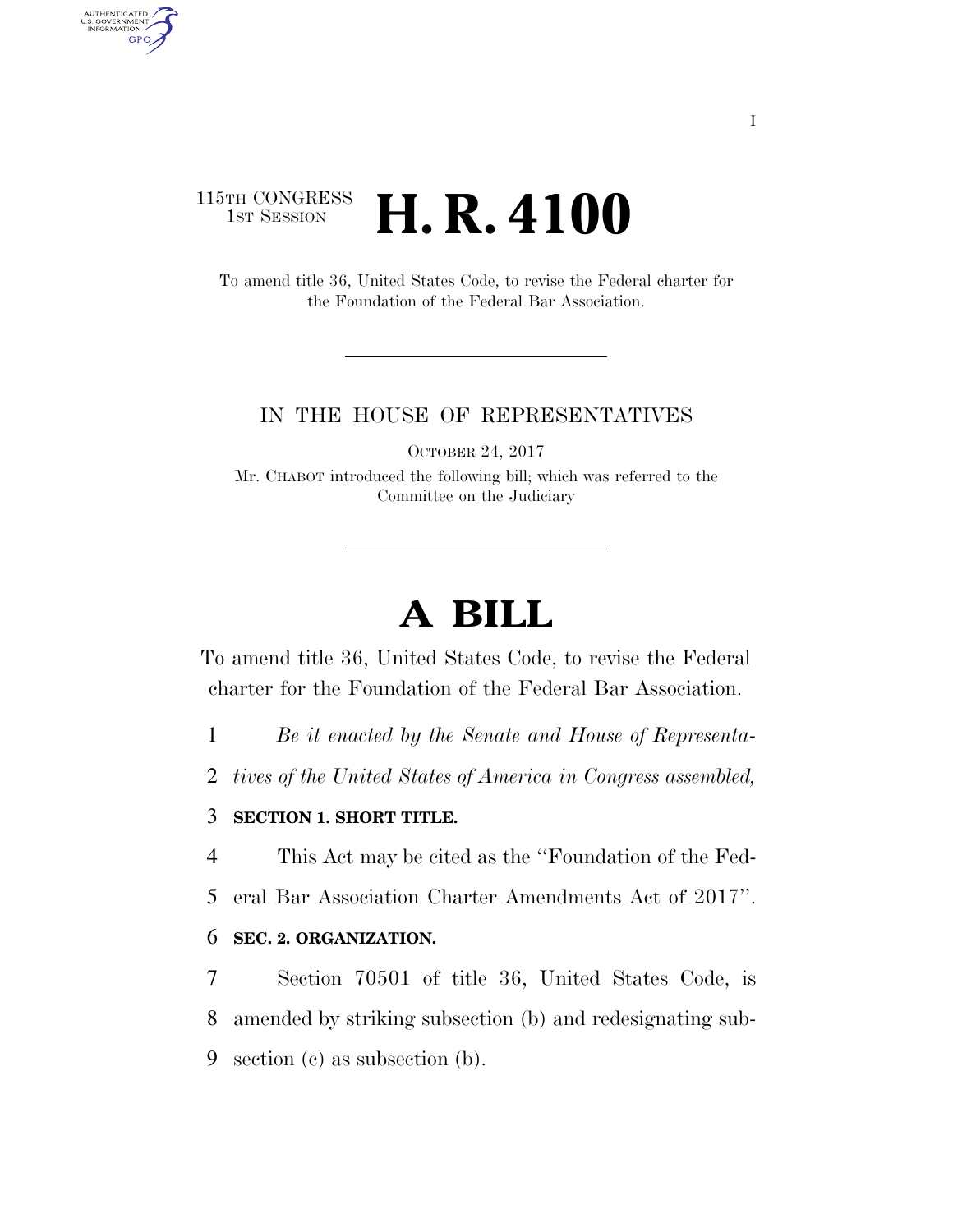#### **SEC. 3. MEMBERSHIP.**

 Section 70503 of title 36, United States Code, is amended—

 (1) by striking subsections (a) and (b) and in-serting the following:

 ''(a) ELIGIBILITY.—Except as provided in this chap- ter, eligibility for membership in the corporation and the rights and privileges of members are as provided in the bylaws.'';

 (2) by redesignating subsection (c) as sub-section (b); and

(3) by adding at the end the following:

13 "(c) NONDISCRIMINATION.—The terms of member- ship may not discriminate on the basis of race, color, reli- gion, sex, disability, age, sexual orientation, or national origin.''.

#### **SEC. 4. GOVERNING BODY.**

 Section 70504 of title 36, United States Code, is amended to read as follows:

#### **''§ 70504. Governing body**

21 "(a) BOARD OF DIRECTORS.—The board of directors is the governing body of the corporation. The board may exercise, or provide for the exercise of, the powers of the corporation. The board of directors and the responsibilities of the board are as provided in the bylaws.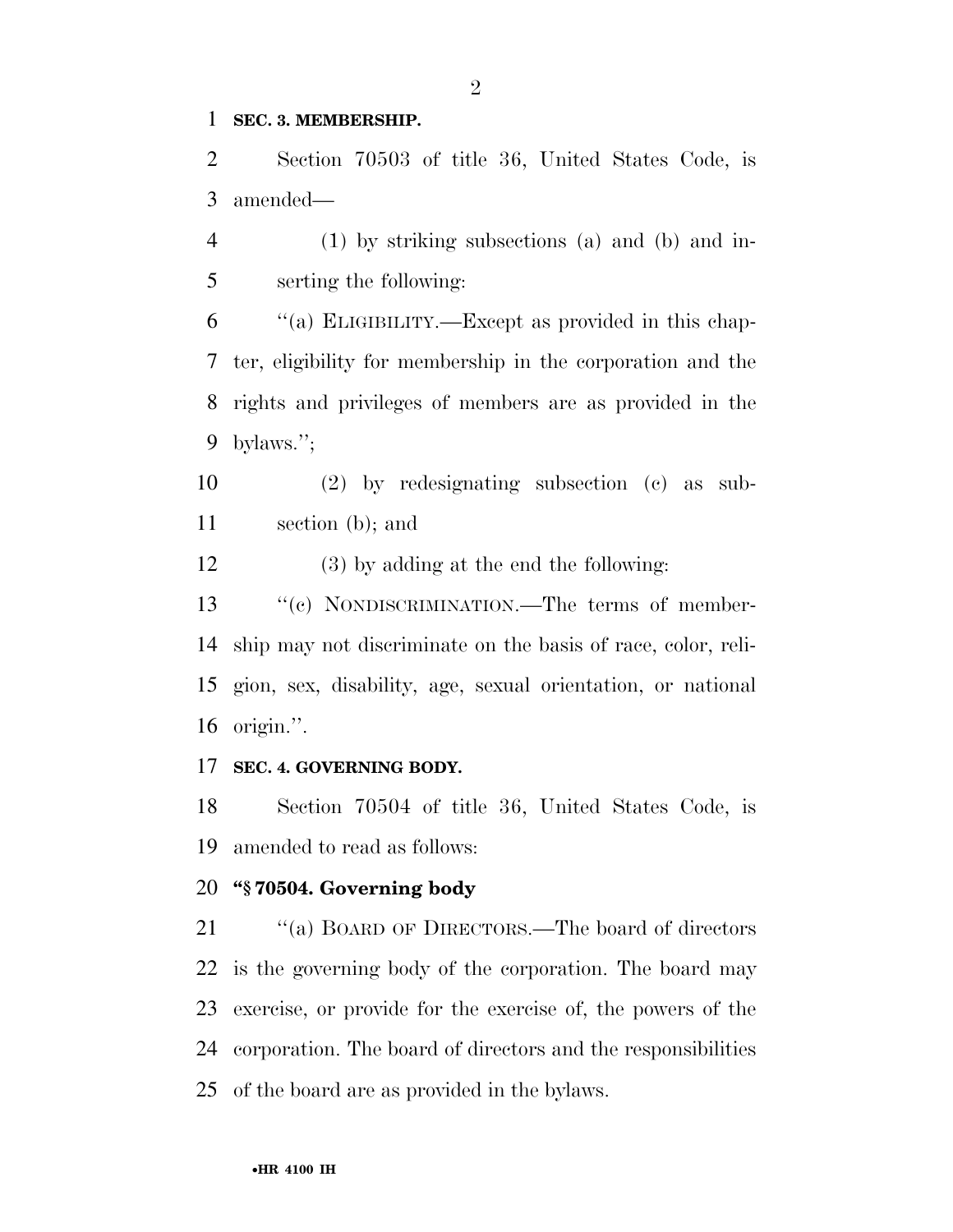''(b) OFFICERS.—The officers and the election of the officers are as provided for in the bylaws.

 ''(c) NONDISCRIMINATION.—The requirements for serving as a director or officer may not discriminate on the basis of race, color, religion, sex, disability, age, sexual orientation, or national origin.''.

#### **SEC. 5. RESTRICTIONS.**

 Section 70507 of title 36, United States Code, is amended to read as follows:

#### **''§ 70507. Restrictions**

11 "(a) STOCK AND DIVIDENDS.—The corporation may not issue stock or declare or pay a dividend.

 ''(b) POLITICAL ACTIVITIES.—The corporation or a director or officer in his or her corporate capacity may not contribute to, support, or participate in any political activity or in any manner attempt to influence legislation. 17 ''(c) DISTRIBUTION OF INCOME OR ASSETS.—The in- come or assets of the corporation may not inure to the benefit of, or be distributed to, a director, officer, or mem- ber during the life of the charter granted by this chapter. This subsection does not prevent the payment, in amounts approved by the board of directors, of—

23  $\frac{4}{1}$  reasonable compensation; or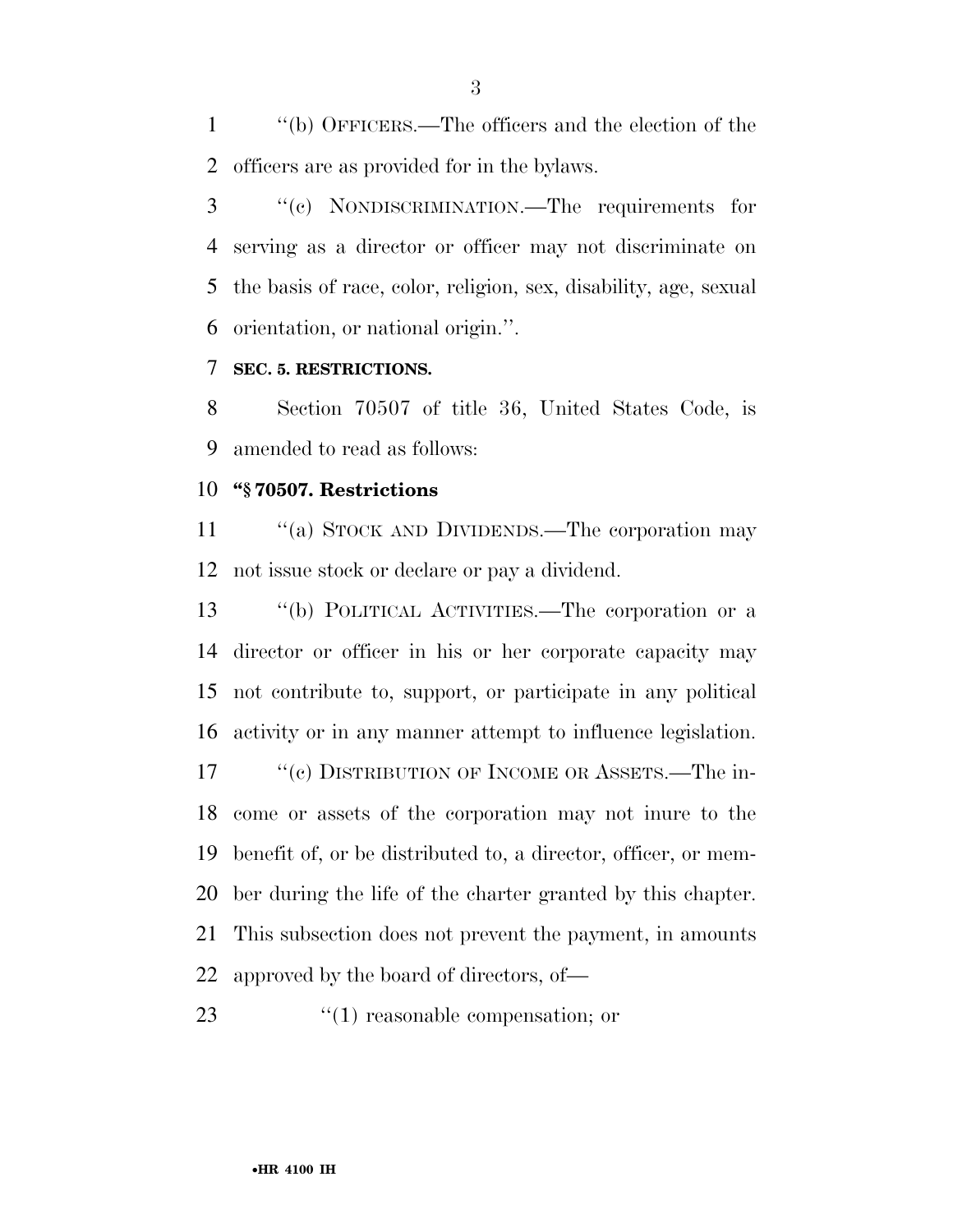1 ''(2) reimbursement for expenses incurred in undertaking the corporation's business, to officers, directors, or members.

 This subsection does not prevent the award of a grant to a Federal Bar Association chapter of which an officer, di- rector, member may be a member. This subsection also does not prevent the payment of reasonable compensation to the corporation's employees for services undertaken on behalf of the corporation.

 ''(d) LOANS.—The corporation may not make a loan to a director, officer, member, or employee.

12 "'(e) IMMUNITY FROM LIABILITY.—Members and pri- vate individuals are not liable for the obligations of the corporation.

15 "(f) CLAIM OF GOVERNMENTAL APPROVAL OR AU- THORITY.—The corporation may not claim congressional approval or the authority of the United States Govern- ment for any of its activities; it may, however, acknowl-edge this charter.''.

#### **SEC. 6. PRINCIPAL OFFICE.**

 Section 70508 of title 36, United States Code, is amended by striking ''the District of Columbia,'' and in- serting ''a United States location decided by the board of directors and specified in the bylaws,''.